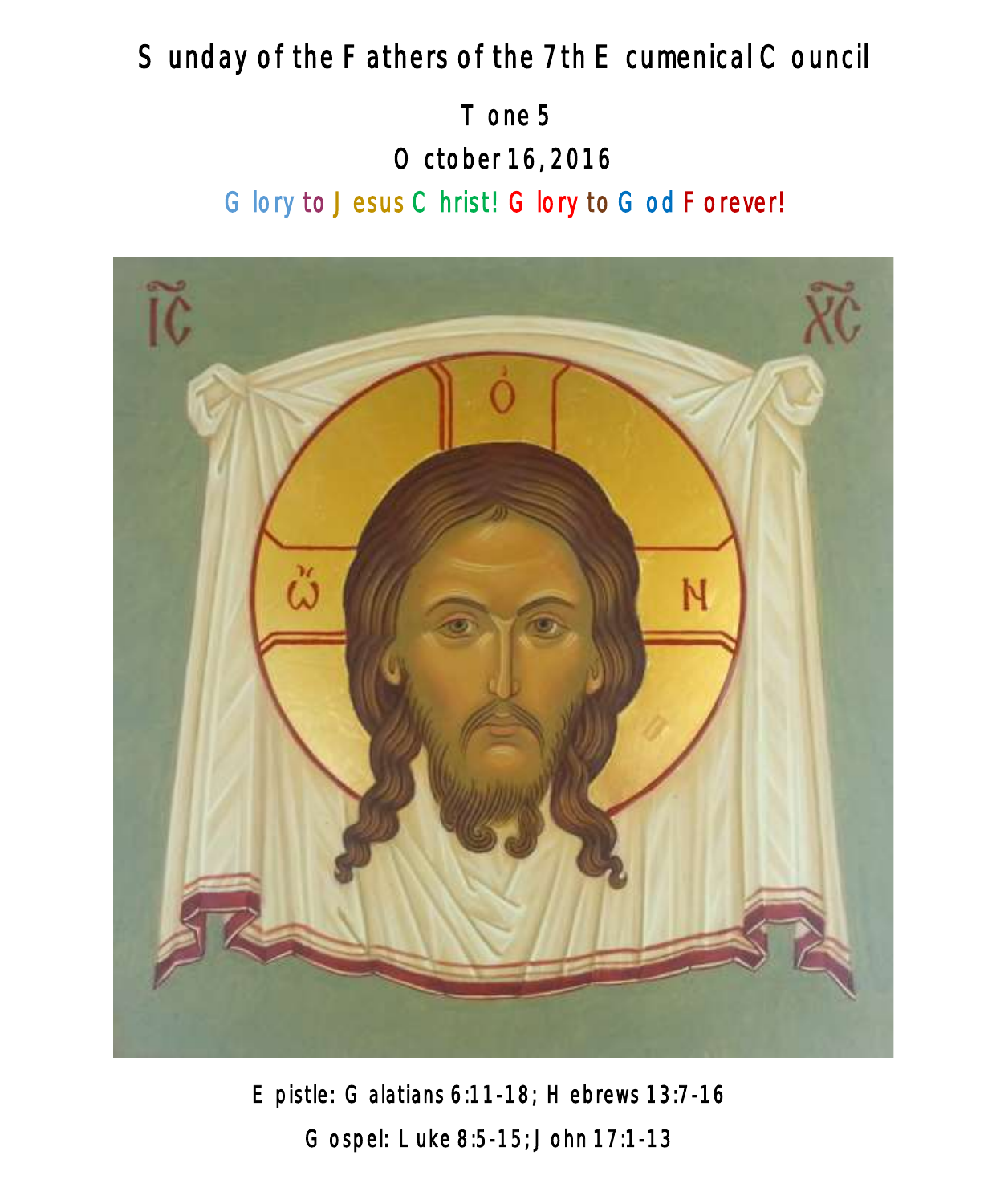



**Holy Protection of Mary Byzantine Catholic Eparchy of Phoenix Bishop: His Grace John Pazak C.Ss.R**

**Our Lady of Perpetual Help Byzantine Catholic Church 1837 Alvarado Dr. NE, Albuquerque, New Mexico 87110** 

**Parish office: (505) 256-1539 Fax: (505) 256-1278 www.olphnm.org**

**Father Artur Bubnevych, Pastor Rectory (505) 268-2877 abbaolph@gmail.com**

**Advisory Board**  Dorothy Curl, Dave Dark, Harry DeLap, Brian Fitzpatrick, Luba Kmetyk, Dan Riley

#### **SCHEDULE:**

SUNDAY: Rosary 8:30 am Festal Matins 9:00 am Divine Liturgy 10:00 am

Daily Liturgy (Schedule of Services, Page 3)

Saturday: Great Vespers 5:00 pm Divine Liturgy 6:00 pm

#### **OFFICE HOURS:**

Monday—Friday 10:00 am—4:00 pm Thursday OFF

**THEOSIS:** 2nd & 4th Thursday pot luck dinner 6:00 pm Bible Study 7:00 pm

**Eastern Christian Formation Program**: All grades meet every Sunday after Liturgy for 45 minutes (September through May)

**Father Christopher Zugger (pastor emeritus) (505) 256-1787 Frchris.zugger@gmail.com www.frchriszugger.com** 

**Finance Council**  Matthew Blain, Eva Schuler

**Confession (Mystery of Reconciliation**):

9:15—10:00 am on Sundays, before or after weekday Liturgies, or by appointment with Father

**Mysteries of Baptism/Chrismation/Eucharist**: Must be arranged three months in advance. (Pre-Jordan requirement)

**Mystery of Crowning:**  Must be arranged six months in advance (Pre-Cana requirement)

**Sick and Shut-Ins:** It is the family's responsibility to notify the parish office when a parishioner is in the hospital or confined to home because of sickness or old age. Father will bring the confined person the Holy Mysteries on a regular basis. It is recommended that one receive the Anointing of the Sick before any major surgery. Please don't let the priest be last to know that someone is ill!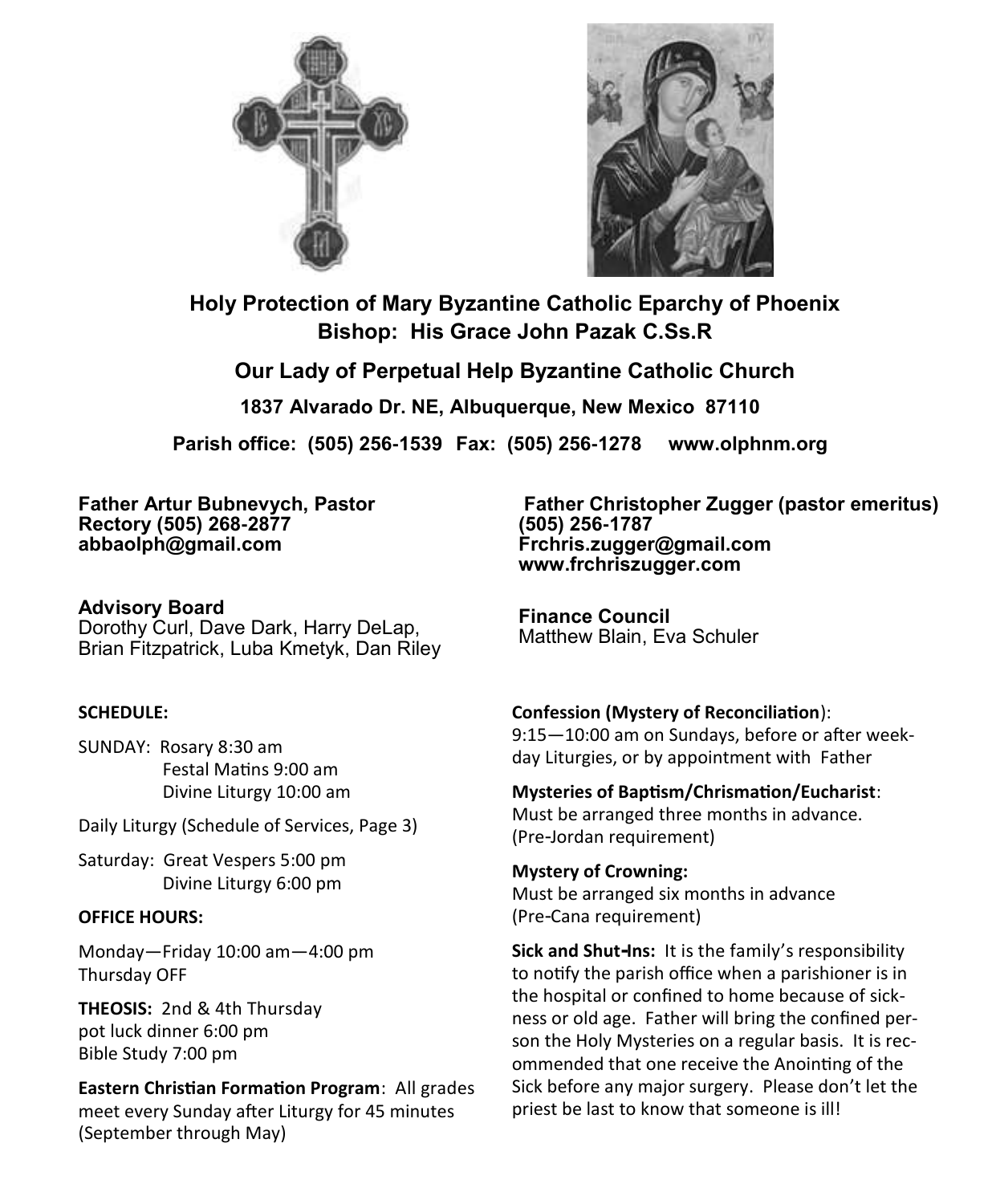**Welcome to our Church! If you are looking for a spiritual home, contact Father Artur or the office staff for more information. God bless you.**

| Today           | $8:30$ am<br>$9:00$ am<br>10:00 am                          | Rosary<br>Matins/Confessions<br>Divine Liturgy for Parishioners, Benefactors & Friends<br>Fr. Chris: +Joan Gerace by Pam Baia<br>Eternal Lamp: +Michele Koetter by Irene Bradley<br><b>ECF Classes</b> |  |  |
|-----------------|-------------------------------------------------------------|--------------------------------------------------------------------------------------------------------------------------------------------------------------------------------------------------------|--|--|
| October 17      | <b>Hosea Prophet</b>                                        |                                                                                                                                                                                                        |  |  |
| <b>Monday</b>   | Epistle: 1 Thessalonians 1:1-5; Gospel: Luke 9:18-22        |                                                                                                                                                                                                        |  |  |
|                 |                                                             | Clergy Retreat in Phoenix 10/17-10/21                                                                                                                                                                  |  |  |
| October 18      | <b>Luke Apostle-Evangelist</b>                              |                                                                                                                                                                                                        |  |  |
| <b>Tuesday</b>  | Epistle: Colossians 4:5-9.14-15 & 18; Gospel: Luke 10:16-22 |                                                                                                                                                                                                        |  |  |
|                 | $6:15 \text{ pm}$                                           | <b>CAFE at UNM</b>                                                                                                                                                                                     |  |  |
| October 19      | <b>Joel Prophet</b>                                         |                                                                                                                                                                                                        |  |  |
| Wednesday       | Epistle: 1 Thessalonians 2:1-8; Gospel: Luke 9:44-50        |                                                                                                                                                                                                        |  |  |
|                 | $5:30$ pm                                                   | <b>OLPH Devotions</b>                                                                                                                                                                                  |  |  |
| October 20      | <b>Artemis Great Martyr</b>                                 |                                                                                                                                                                                                        |  |  |
| <b>Thursday</b> | Epistle: 1 Thessalonians 2:9-14; Gospel: Luke 9:49-56       |                                                                                                                                                                                                        |  |  |
| October 21      | <b>Hilary the Great Venerable</b>                           |                                                                                                                                                                                                        |  |  |
| <b>Friday</b>   | Epistle: 1 Thessalonians 2:14-19; Gospel: Luke 10:1-15      |                                                                                                                                                                                                        |  |  |
| October 22      | <b>Abercius Bishop</b>                                      |                                                                                                                                                                                                        |  |  |
| <b>Saturday</b> | Epistle: 2 Corinthians 8:1-5; Gospel: Luke 7:1-10           |                                                                                                                                                                                                        |  |  |
| October 23      | 23rd Sunday After Pentecost                                 |                                                                                                                                                                                                        |  |  |
| <b>Sunday</b>   | Epistle: Ephesians 2:4-10; Gospel: Luke 8:16-21             |                                                                                                                                                                                                        |  |  |
|                 | 5:00 pm<br>6:00 pm                                          | <b>Great Vespers</b><br>Divine Liturgy; +Keenan Alan by Jilek Family                                                                                                                                   |  |  |
|                 | $8:30$ am<br>$9:00$ am<br>10:00 am                          | Rosary<br><b>Festive Matins/Confessions</b><br>Divine Liturgy for Parishioners, Benefactors & Friends<br>Fr. Chris: +Joan Gerace<br><b>ECF Classes</b>                                                 |  |  |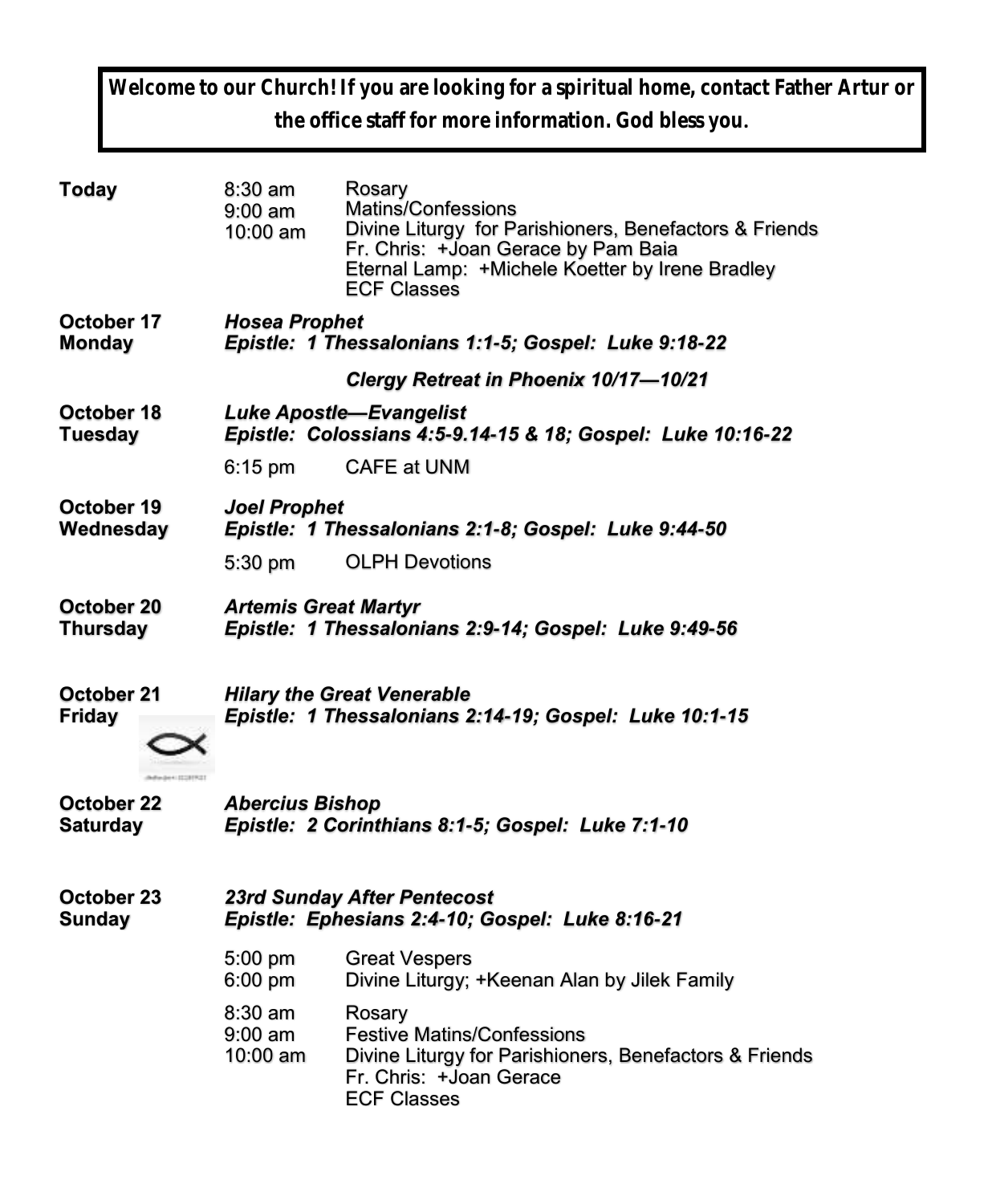Physician and Help of Those in sickness, Redeemer and Savior of the infirm; O Master and Lord of all, grant healing to your servants. Be clement, show mercy to those who have sinned much, and deliver them, O Christ, from their Iniquities, that they may glorify Your might divine

Sharif Rabadi Stephen Horner Katrina Anderson Abraham Haddad Jenny Ford Threima Leech Priscilla Hughes Steve Jakymiw Lillian Murphy Marilyn Fore Demetrius Yackanich Sven & Barbara Svensson Jean Pesce Keith Romero

Fr. Julian Gnall Henry Zugger John & Margie Disque Phillip Fall Laura Dominquez Olga Bodnar Frances Brannan John Deflice Mary Ann Kosty Jordan Smith Maggie Batsel Henry Burnette

William Frank Joseph Koetter Mary Nell Preisler Mike Harahuc Robert Zadel Jack & Lorraine Hubbell Quintin Santmaria & Family Heather Mattax Larry Bennett Paola Terlaza Ruth Sousa Dawn Bromberg Frank Gerace Linda Granci

Prayers in honor of and to the Blessed Virgin are a powerful weapon against sin, and for healing. If you recite the Rosary at home, please offer these intentions, and join us on Sunday at 8:30 am. Those who recite the Akathist to the Mother of God or the Rosary receive a partial indulgence when they do so in private, plenary indulgence when they do so as a group

### **Intentions of the Rosary**

1st Decade: Help for persecuted Catholics, especially in communist and Islamic states

2nd Decade: Spiritual and physical growth of our parish and the Byzantine Catholic Church

3rd Decade: Increase in vocations to priesthood, diaconate, and consecrated life to serve the Byzantine Catholic Church 4th Decade: Repose of the souls who have no one praying for them

5th Decade: Healing of the sick in body, mind and soul



Vocation Icon Today: Riley Next Sunday: Jilek

### **Holy Father's Intentions for October**

**Universal:** That human trafficking, the modern form of slavery, may be eradicated.

**Evangelization:** That with a missionary spirit the Christian communities of Asia may announce the Gospel to those who are still awaiting it.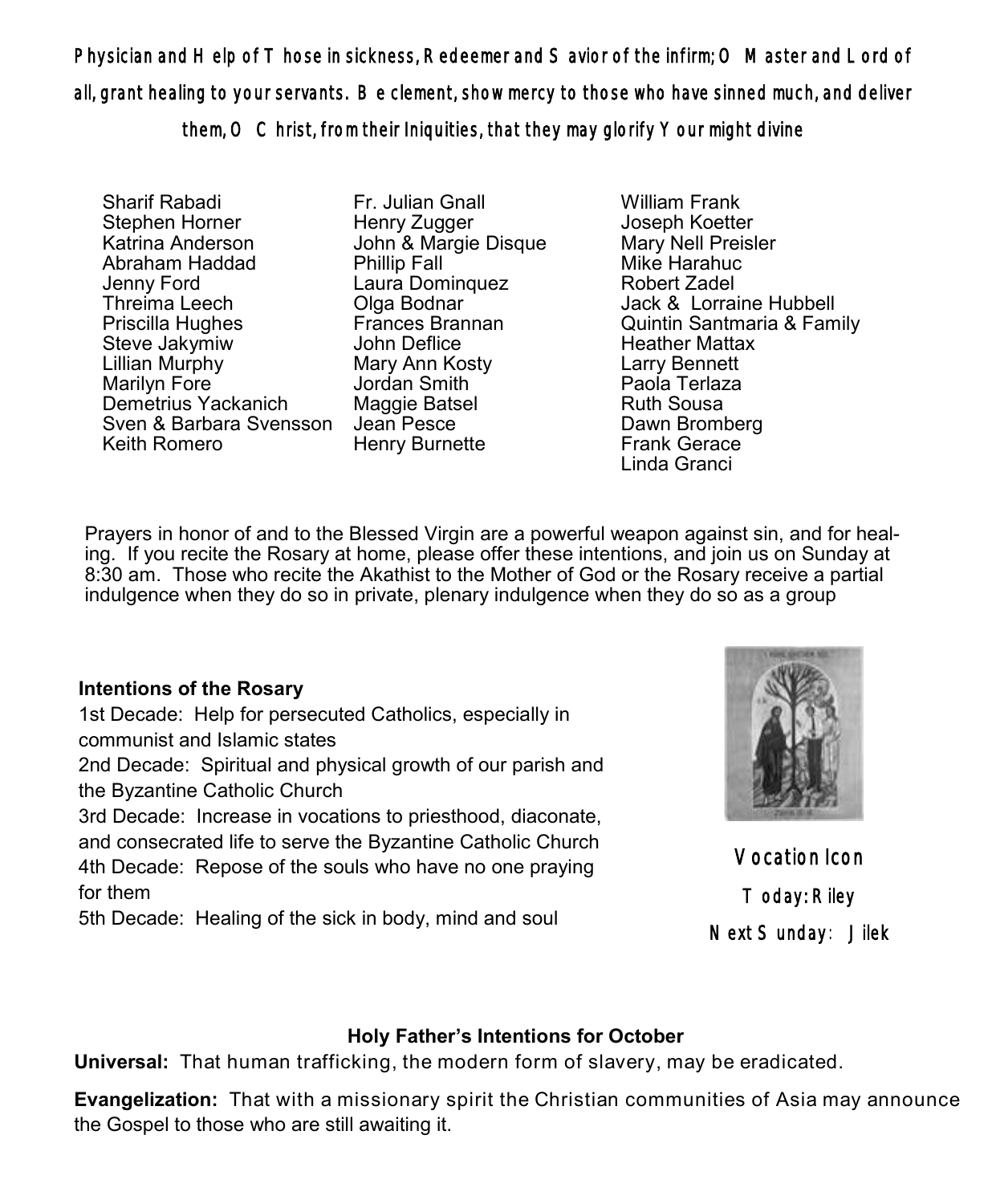**Bishop John and the clergy** of our eparchy are on retreat this week in Arizona. For emergencies, please call the parish office and Ann will relay the calls to Father.

**Parents:** if your children want to stand on the pews, please remove their shoes. We want to keep our new pews in good condition for a long time. Thank you.

*All women are invited to join our fall video meditation and brunch. This fall we will review "The Dawn of Mercy"; meditations and teaching about Divine Mercy. This will be a great addition to the book of consecration to the Merciful Love that many women are reading.* 

*You don't need to be in the book club to attend this one time brunch and video event. We will meet in the Parish Hall on Saturday, October 29 from 10 am until around 12:30 pm. Please bring something to share for brunch and plan to join us on Saturday, October 29th. See Lara Davis or Cindy Loescher for more information*.

### **Join the Friars of the Renewal on Pilgrimage in 2017**

Holy Land with Fr. Daniel Marie - Walk in the Footsteps of our Lord - Jerusalem, Bethlehem, Nazareth - Sail on the Sea of Galilee, renew your baptismal promises in the Jordan River. Break bread with local Christians in Bethlehem. January 18-28 \$3295 plus tips

Spring Break in Mexico City with Fr. Joseph Mary - The Church of the Incarnation is sponsoring this pilgrimage to Our Lady of Guadalupe. You'll also visit the Metropolitan Cathedral, Our Lady of the Rosary, the Pyramids, Puebla and take a traditional Boat Ride in Xochimilco. - March 19-25 - Spring Break for Santa Fe Catholic and RR & ABQ Public Schools - \$1795 plus tips

Fatima & Santiago with Fr. Joseph Mary & Br. Joachim - Celebrate the 100th Anniversary of the Apparitions in Fatima with a pilgrimage! Then travel up to Santiago de Compolstela, with an option to walk the Camino of St. James. We'll visit Lisbon, the Eucharistic Miracle of Santarem, the Convent where Sr. Lucy lived. September 4 - 13 from \$3450 plus tips

All trips include air from Albuquerque, ground transportation at our destinations, hotels, guides, admissions, most meals. Land only and connections from other cities are also available.

Brochures are in the narthex and online at [www.FunCatholicTravel.com.](http://www.FunCatholicTravel.com) Contact: Kristine@Select-Intl.com 800-842-4842 or Linda@FunCatholicTravel.com 505-234-4641.

| <b>DATE</b> | <b>READER</b>                         | <b>TROJCA</b> | <b>GREETER</b> | <b>COUNTER</b>                                | <b>HOST</b> |
|-------------|---------------------------------------|---------------|----------------|-----------------------------------------------|-------------|
|             | October 23 Michael Wells Alaina Riley |               | Open           | Cindy Loescher Lilian Haddad<br>Barbara DeLap |             |

### **Barbara's Hall Report**

Thanks to the Perpetual Helpers for serving up some more unrolled cabbage rolls this Sunday. They also had salad, bread and cookies. Those Perpetual Helpers really know how to put on a Sunday Brunch! Thanks again!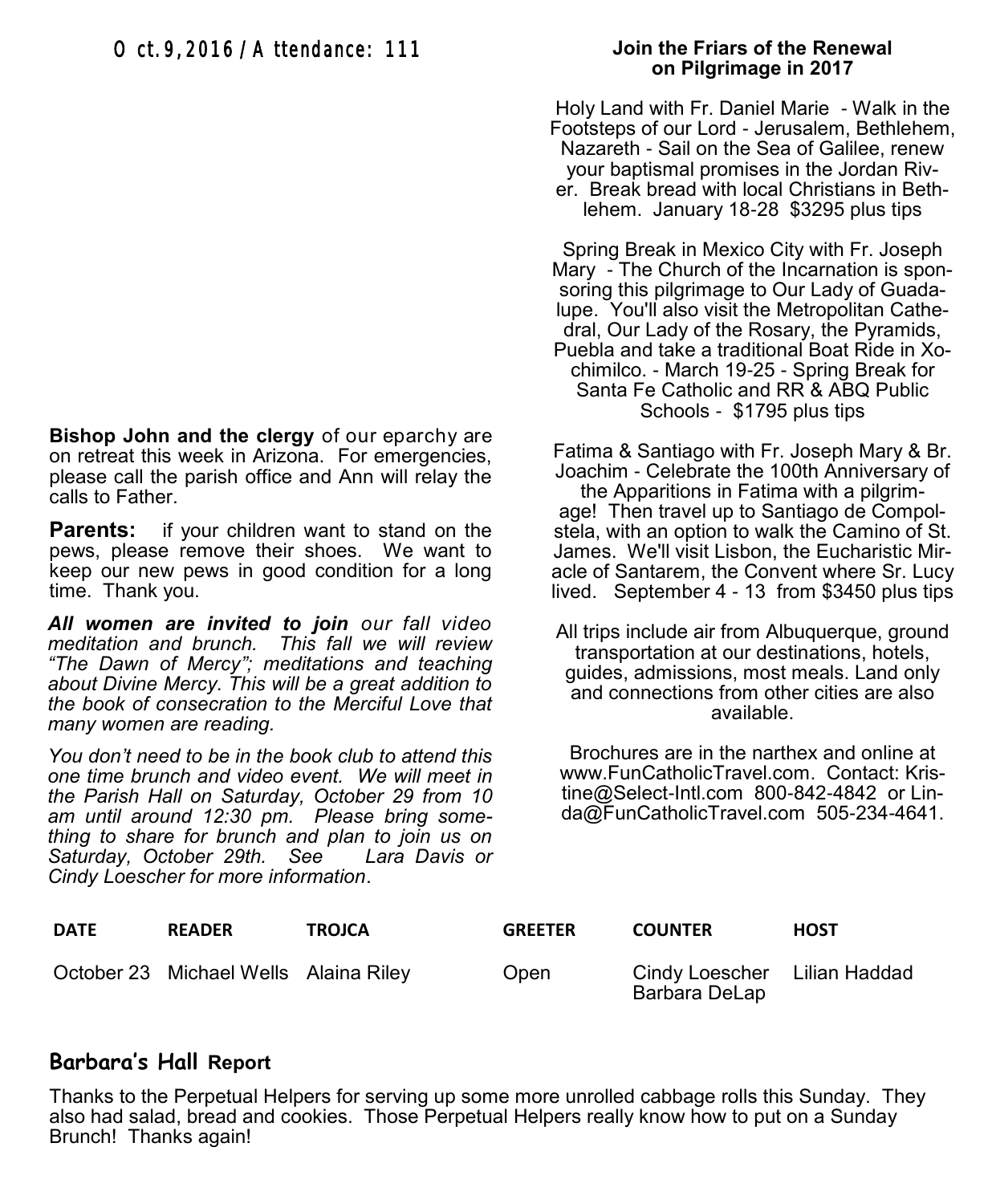### **Coming Events—Mark Your Calendars Now**

| Oct. 17-21             | Clergy retreat in Phoenix                                     |  |  |  |  |
|------------------------|---------------------------------------------------------------|--|--|--|--|
| October 29<br>Saturday | 10 am-12:30 pm Women's video meditation & brunch              |  |  |  |  |
|                        | <b>Feast of Blessed Theodore Romzha</b>                       |  |  |  |  |
| October 30<br>Sunday   | 5:00 pm Great Vespers with Litija                             |  |  |  |  |
| October 31<br>Monday   | 8:00 am Moleben in honor of the Bishop-Martyr Theodore Romzha |  |  |  |  |
|                        | 9:00 am Divine Liturgy/Myrovanije                             |  |  |  |  |



## **New Marian App transforms Your** Phone into a Spiritual Retreat.

The Redemptorists-Denver Province launched an exciting new Marian mobile retreat app in celebration of the 150th Jubilee of the Icon of Our Mother of Perpetual Help. The app, "Mary Pray For Us," was created to help people move closer to Jesus through Mary by making her their daily companion. It's an easy-to-use, 7 day Retreat that features the Redemptorists' signature approach to affective prayer from the heart. It includes brief instructions, reflections, prayers, and beautiful artwork of Our Mother of Perpetual Help.

Mary's mobile retreat app is available for Android and Apple devices.

Download Mary Pray for Us through Google Play or the Apple store: Bit by OMPHandroid **BitJu/OMPHiphone** 

> Or search your app phone store: Mary Pray For Us

### **"Right to Choose" ----Choose What?**

Abortion advocates often say, "It's a woman's right to choose". However, once a woman is pregnant, she already has a child; the choice is what to do with him or her. Although the word "choice" sounds so positive and harmless, the actual choice is whether to have a live child or a dead child.

Abortion advocates also argue that, "You cannot legislate morality". Interestingly, this is exactly the same argument that the civil rights' movement faced. The response of Martin Luther King Jr. was: "We hear the familiar cry that morals cannot be legislated. This may be true, but behavior can be regulated. The law may not be able to make a man love me, but it can keep him from lynching me".

Similarly, pro-life advocates are trying to regulate behavior, not legislate morality. We cannot force some people to love all children, but we can and should use our influence to stop abortionists destroying innocent babies.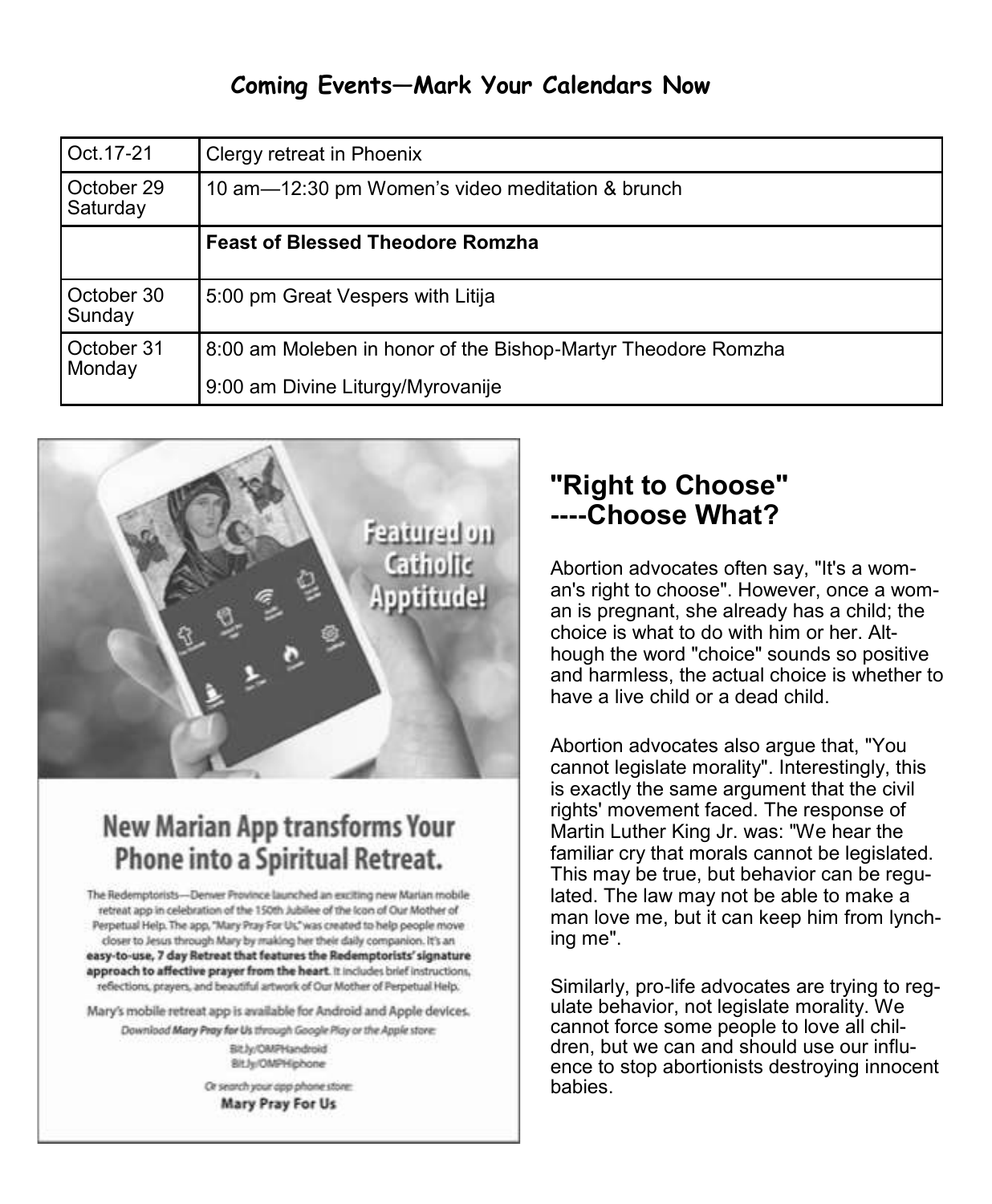## *Sunday of the 7th Ecumenical Council*

Held in 787 at Nicaea, it was the first of two councils to defend the use of icons in worship and refute the heresy of iconoclasm. Revived during the Protestant Reformation 500 years ago, iconoclasts claim that you cannot make images of Jesus or the saints, or give honor to them, as that is worshipping pictures or statues. This council firmly condemned such teaching. *To deny the veneration of sacred images is to deny the Incarnation of God Made Man in Jesus Christ.* 

#### **Concerning the teaching on icons**

Venerating icons, having them in churches and homes, is what the Church teaches. They are "open books to remind us of God." Those who lack the time or learning to study theology need only to enter a church to see the mysteries of the Christian religion unfolded before them.

### **Concerning the doctrinal significance of icons**

Icons are necessary and essential because they protect the full and proper doctrine of the Incarnation. While God cannot be represented in His eternal nature ("...no man has seen God", [John](https://orthodoxwiki.org/Gospel_of_John) 1:18), He can be depicted simply because He "became human and took flesh." Of Him who took a material body, material images can be made. In so taking a material body, God proved that matter can be redeemed. He deified matter, making it spirit-bearing, and so if flesh can be a medium for the Spirit, so can wood or paint, although in a different fashion.

## *Saints of the Week*

**October 17— St Hosea, Prophet** - This prophecy is rich in apocalyptic imagery and strongly eschatological in tone. It was composed about 400 B.C. Its prevailing theme is the day of the Lord. The eleventh chapter of Hosea is one of the summits of Old Testament theology; God's love for his people has never been expressed more tenderly. Hosea began the tradition of describing the relation between God and Israel in terms of marriage. This symbolism appears later on in the Old Testament; and, in the New, both St. John and St. Paul express in the same imagery the union between Christ and his Church.

**October 18 St Luke—** "Our beloved physician" and author of a Gospel and the *Acts of the Apostles* was a Greek, possibly a well educated slave. He was a loyal companion of Paul, going to Rome with him. Because of his writing about the Virgin Mary, he is connected with old icons of the Mother of God. A host of these are attributed to him, with no foundation in fact as they all come from a variety of regions, times and styles. What connects them is Luke's obvious ties to the Holy Family through his writing. He emphasizes ministry to the Gentile nations.

**October 19 St Varus —** one of the soldier-martyrs, Varus is especially invoked on behalf of those who died without baptism, due to his apparition to an Egyptian widow who tended his tomb. In antiquity, everyone had such relatives, but now unfortunately he is needed again as our society abandons Christian practices.